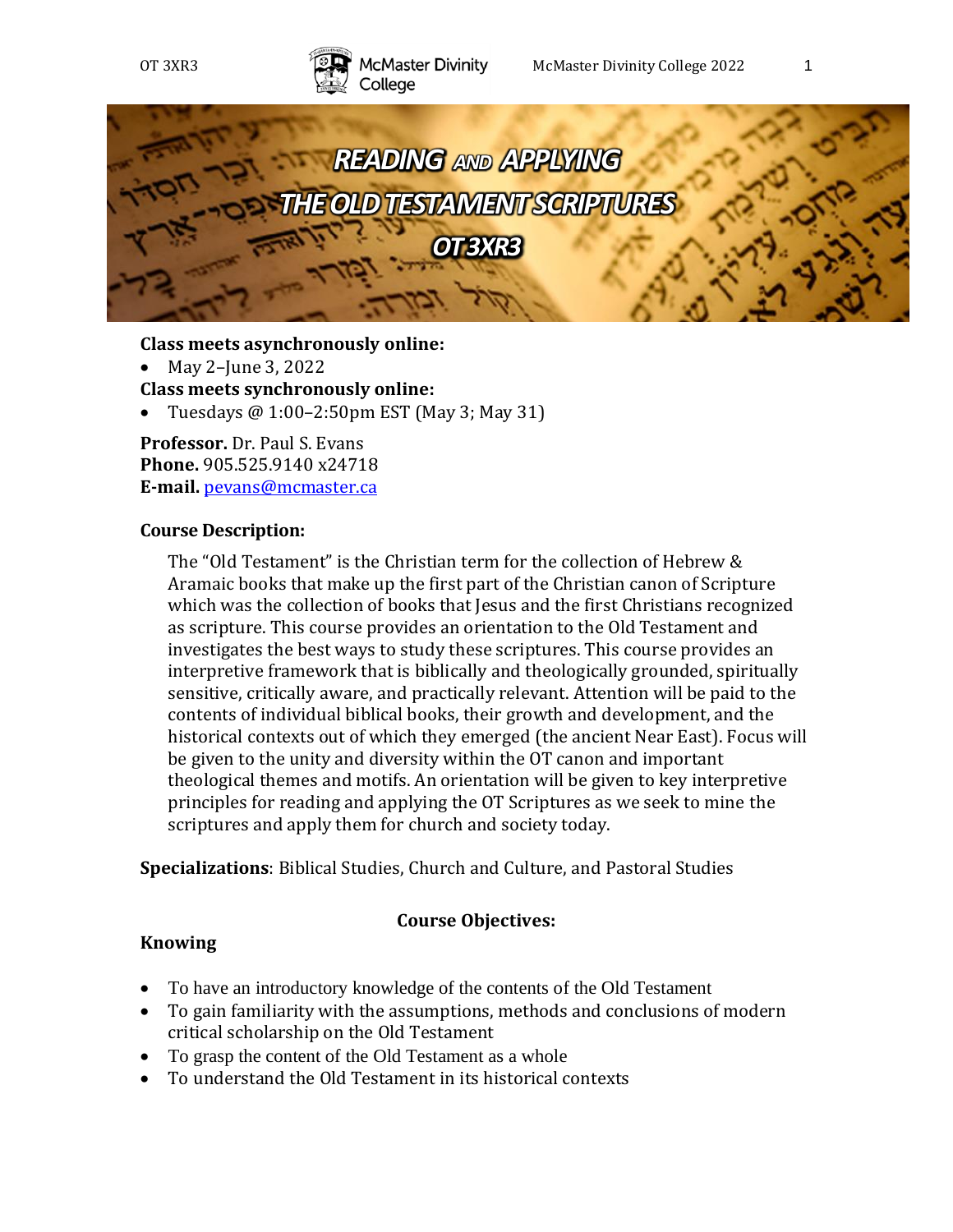# **Being**

- To embrace the contemporary relevance of the Old Testament scriptures for the Church today
- To grow closer to God through study of his Word
- To be changed through encountering the Old Testament scriptures

# **Doing**

- To be able to interpret the different genres found in the Old Testament
- To be able to articulate the big picture story of the Old Testament
- To be able to apply the message of Old Testament texts to contemporary audiences

# **Required Textbooks:**



Brent A. Strawn. *The Old Testament: A Concise Introduction.* New York; London: Routledge/Taylor & Francis Group, 2020.

Stephen G. Dempster. *Dominion and Dynasty: A Biblical Theology of the Hebrew Bible*. New Studies in Biblical Theology 15. Downers Grove, Ill.: InterVarsity Press, 2003.

# **Textbook Purchase:**

All required textbooks for this class are available from the College's book service, READ On Bookstore, Room 145, McMaster Divinity College. Texts may be purchased on the first day of class. For advance purchase, you may contact READ On Bookstore, 5 International Blvd, Etobicoke, Ontario M9W 6H3: phone 416.620.2934; fax 416.622.2308; email **books@readon.ca**. Other book services may also carry the texts.

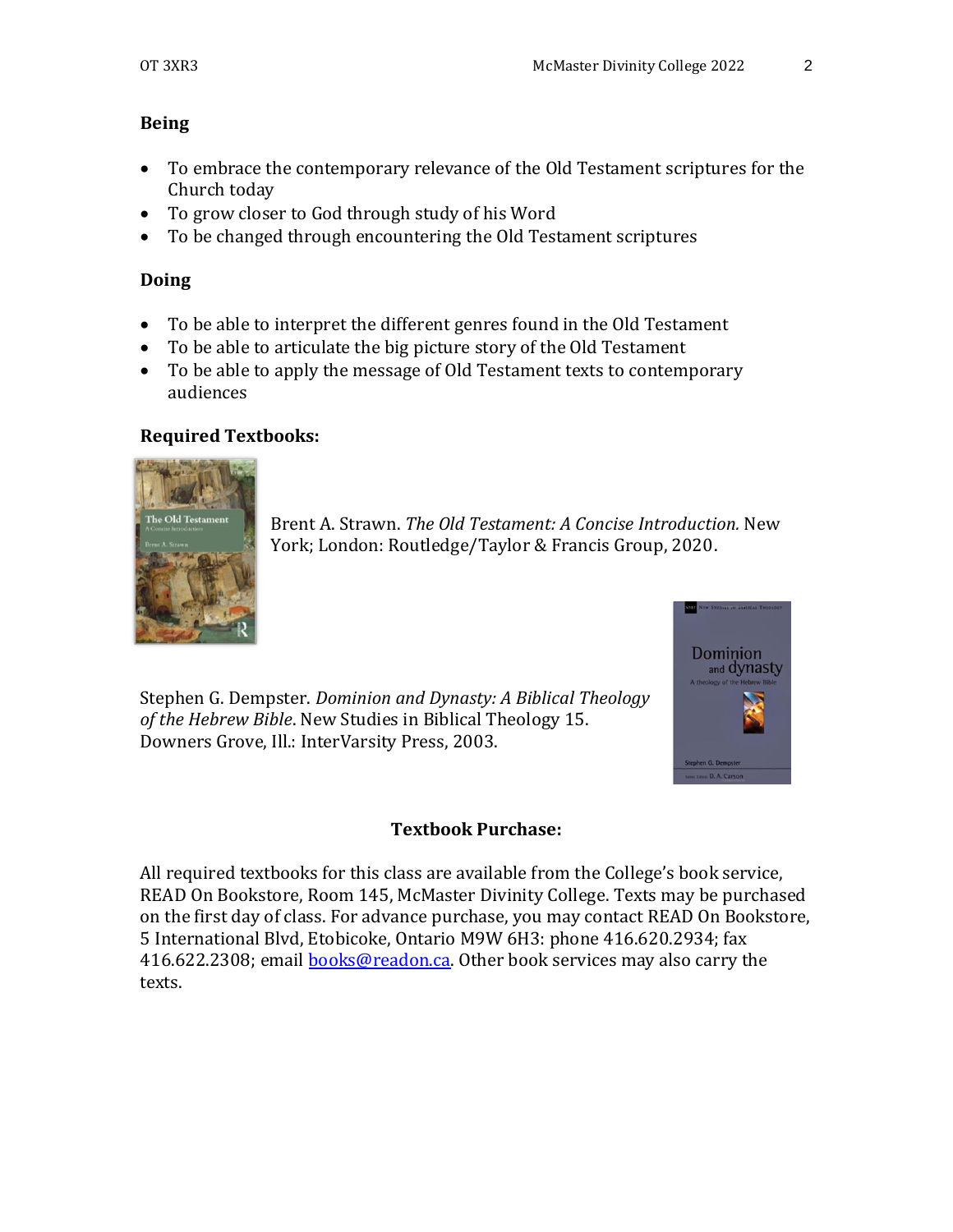# **Course Requirements**

#### **I. Synchronous Classroom Experiences (via Zoom conferencing app)**

Participation in synchronous classroom experiences is an assumed foundation for this course (like class attendance) if a student fails to participate their final mark will be reduced by one full letter grade (so A becomes B, A- becomes B-).

*Successful classroom experiences depend on student commitment commensurate as how it would be in a face-to-face experience. Just as in a normal physical classroom experience, students are encouraged to take notes, participate in discussion through asking and answering questions, and wear appropriate attire. As much as is possible students should join the Zoom class in a quiet place where you will not be interrupted. Please have your video turned on whenever possible. It is best practice to mute your microphone except for when you are intending to speak to the class. Students are encouraged to use digital virtual backgrounds if desired. Tasteful backgrounds can help with the issues of privacy, equity, and prevent distractions for others in the class (e.g., in the case of a family member walking in the background of your video).* \*\*\*A link to participate via Zoom will be posted in an announcement on Avenue to Learn each week we meet.

#### **1. Tuesday May 3 at 1:00–2:50pm EST**

Class will meet virtually via Zoom. Our time together will include introductions and an overview of the class.

#### **2. Tuesday May 31 at 1:00–2:50pm EST**

Class will meet virtually via Zoom. In our time together we will share our reflections on course materials

#### **2. Asynchronous** *Class Discussions-* **50% (May 2 – June 3)**

Most of the class will take place asynchronously online on the Avenue to Learn course website. Each week students will participate in the online discussion by **posting** responses to **two** discussion questions at the beginning of a week (Sun-Tues). As well, to further the online discussion all students must **respond** to minimum **two posts** every week. Since initial posts will be online in the first part of the week, there will adequate time for all students to respond to posts in a timely manner.

Posts will involve student reflection on questions raised by the biblical text, the textbooks, or lecture videos for the week.

#### **3. Reading - 10% - Due June 15, 2022**

Each student is to complete the assigned readings which includes much of the Old Testament and the textbooks. Students will submit a detailed list of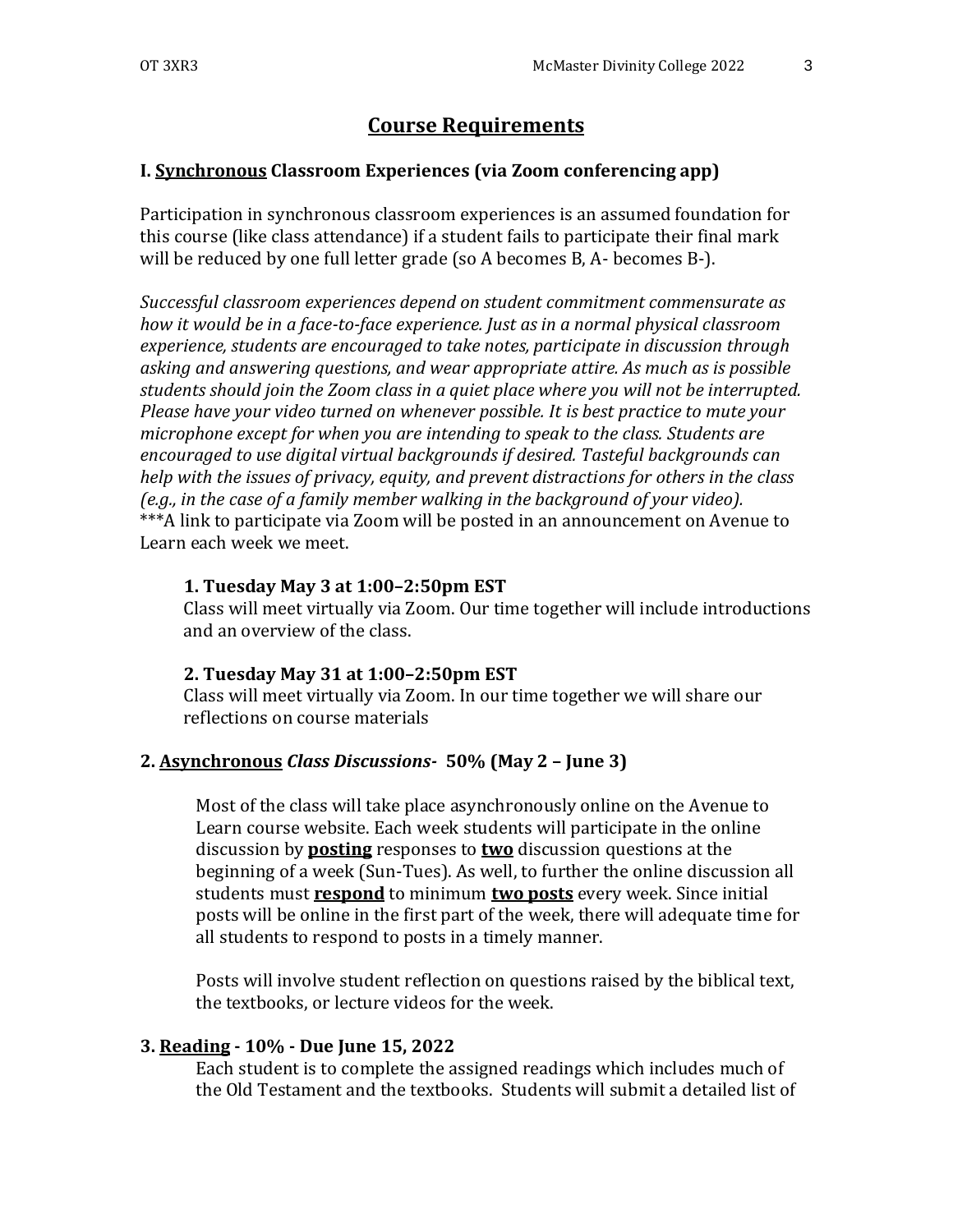the reading that they have completed in the assigned textbooks (including page spreads for partial reading) and assigned articles available through A2L.

• Upload Reading List assignment to the appropriate Assignment Box on A2L.

# **4. Major Assignment** - **40%**. **Due on June 15, 2022: Length: 12–15 pages**

All major assignment papers must follow the MDC Style Guide. Papers should be double-spaced, 12pt Times New Roman font (footnotes should be singlespaced and 10pt). The major assignment must draw on (and explicitly cite) at least 12 sources within the paper. See "**Major Assignment Evaluation Guidelines**" below.

# **A. Major Assignments for Biblical Studies Specializations:**

There are two (2) options for Biblical Studies: Choose only one (1) of the following:

- **i. Research Paper: 12–15 pages** This is especially recommended if you are planning to go on to a research degree or write a thesis in OT (or if you have a particular topic in mind that you wish to write on). The topic of this research must be related to interpreting and applying the OT and approved by the professor.
- **ii. Exegetical Paper**: **12–15 pages** Students will write an exegetical paper on a chosen text from the OT scriptures (your chosen text must be approved by your professor).

The exegetical paper should include

- 1. A thesis statement
- 2. Discussion of the historical and cultural context
- 3. An exegesis of the passage
- 4. Discussion of how the passage fits within its broader context
- 5. Hermeneutical Approach Appropriated
- 6. Theological reflections and conclusion

# **B. Major Assignments for Pastoral Specializations:**

There are three (3) options for Pastoral Specializations: Choose only one (1) of the following:

**i. Exegetical Paper**: **12–15 pages** Students will write an exegetical paper as outlined above

**ii. Sermon on a passage from the OT (oral presentation).** 25-30 minute videotaped sermon uploaded to YouTube or Vimeo.

Beginning with the text of an OT passage studied in this course, this sermon will expound an OT passage, applying it to the contemporary context. The sermon will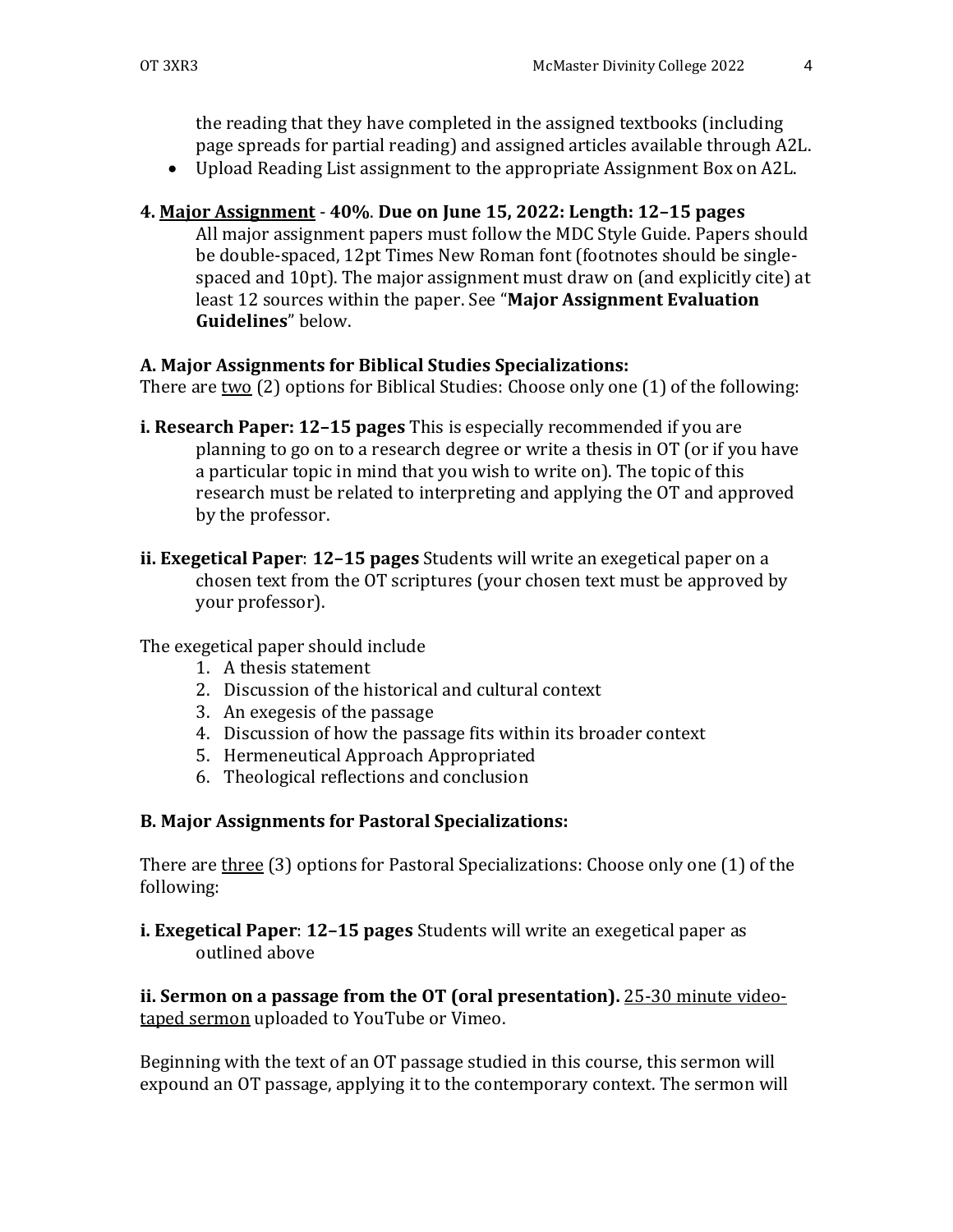be delivered orally but include a written paper with an outline. The paper may be a combination of sentence, bullets/point form, paragraphs (it need not be a complete essay of the words you preach). This paper should be grammatically correct and include appropriate citation of sources employed. See "Paper Evaluation" below.

# **iii. Sermon on a passage from the OT (written).** 10 pages double-spaced.

This is the same assignment as outlined above, except the sermon will be an original written composition instead of delivered orally (but written with an aim to oral delivery). The submitted text should include an outline. The sermon must be written as it would be spoken and must *not* be in point form etc. but be a full written manuscript. It is expected it will conform to MDC style guide and be grammatically correct and acknowledge its sources appropriately (using Endnotes—not footnotes). See "Paper Evaluation" below.

# **C. Major Assignment for Church and Culture Specializations**

There are two (2) options for the major assignment for Church and Culture specializations. Choose only one (1) of the following:

1: Sermon (oral presentation): a video-sermon uploaded to YouTube or Vimeo. Beginning with the biblical text this sermon will expound a passage of the OT a women character from the Old Testament and apply it to the contemporary context. Students must state who their audience is and the sermon must be relevant to the cultural context of the target audience.

The sermon should be 20–30 minutes long and although it will be delivered orally it will include a written paper with an outline. The paper may be a combination of sentence, bullets/point form, paragraphs (it need not be a complete essay of the words you preach). This paper should be grammatically correct and include appropriate citation of sources employed.

# 2: Interpretation/Application Paper:

Students will select an OT passage, interpret it, and suggest contemporary applications for the church. The paper should include

- 1. A thesis statement
- 2. Discussion of the historical and cultural context
- 3. An exegesis of significant or controversial verses
- 4. Contemporary theological reflections on the passage
- 5. Suggestions for applications to the contemporary church, cultural context, missions, evangelism, etc.
- 6. Conclusion

\*\*Topics and passages must be approved by the professor.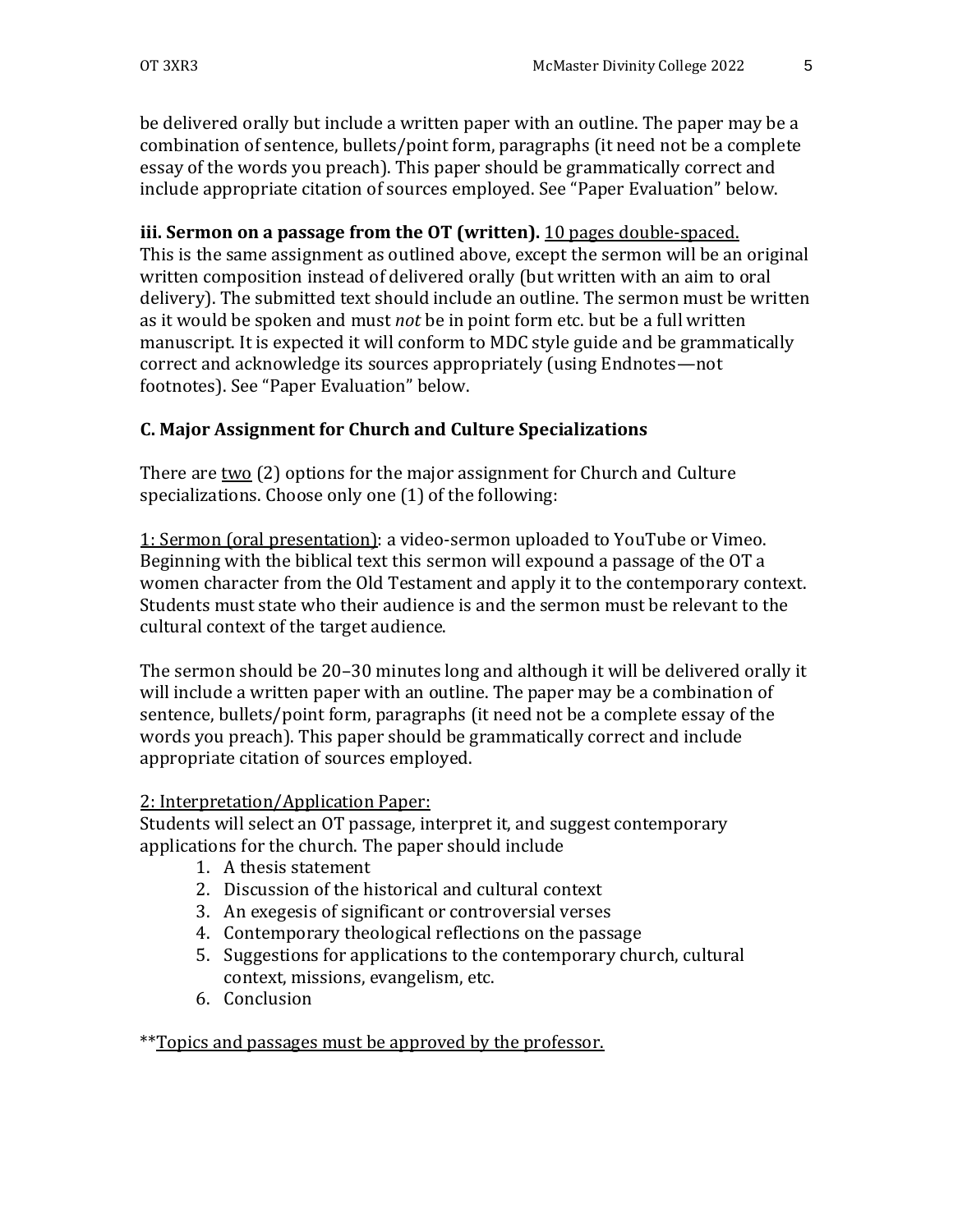# **College Style for Submission of Written Work**

All stylistic considerations (including but not limited to questions of formatting, footnotes, and bibliographic references) must conform to the McMaster Divinity College Style Guidelines for Essays and Theses

<https://mcmasterdivinity.ca/resources-forms/mdc-style-guide/>Failure to observe appropriate form will result in grade reductions.

All papers to be submitted in PDF format only. Upload the PDF file to the appropriate assignments folder on Avenue to Learn. Include your last name in the file name of your attachment (e.g., evans.researchpaper.pdf). To avoid late marks papers must be received before the end of the calendar day on which they are due (i.e., before midnight EST).

#### **Policy Concerning Late Papers**

Extensions for papers will not be given except in very exceptional circumstances. (serious illness, family crises, etc.). Busy-ness, computer problems etc. are not legitimate reasons to grant extensions and in the interests of fairness any request for extensions will take into account the entire class. Late assignments will be docked at the rate of 2% per day for the first 7 days (including weekends) and 4% per day after that. All assignments must be received by June 15, 2022 in order to avoid a failing grade in the class. Late assignments receive no critical feedback.

#### **Gender Inclusive Language:**

McMaster Divinity College uses inclusive language for human beings in worship services, student written materials, and all its publications. It is expected that inclusive language will be used in chapel services and all MDC assignments. In reference to biblical texts, the integrity of the original expressions and the names of God should be respected, but you will need to use gender-inclusive language for humans, and you will need to quote from a gender-inclusive version such as the following: NRSV (1989), NCV (1991), TEV/GNB/GNT (1992), CEV (1995), NLT (1996), TNIV (2005), and the Common English Bible (CEB 2011).

#### **Academic Honesty:**

Academic dishonesty is a serious offence that may take any number of forms, including plagiarism, the submission of work that is not one's own or for which previous credit has been obtained, and/or unauthorized collaboration with other students. Academic dishonesty can result in severe consequences, e.g., failure of the assignment, failure of the course, a notation on one's academic transcript, and/or suspension or expulsion from the College.

Students are responsible for understanding what constitutes academic dishonesty. Please refer to the Divinity College Statement on Academic Honesty  $\sim$ <https://mcmasterdivinity.ca/rules-regulations/>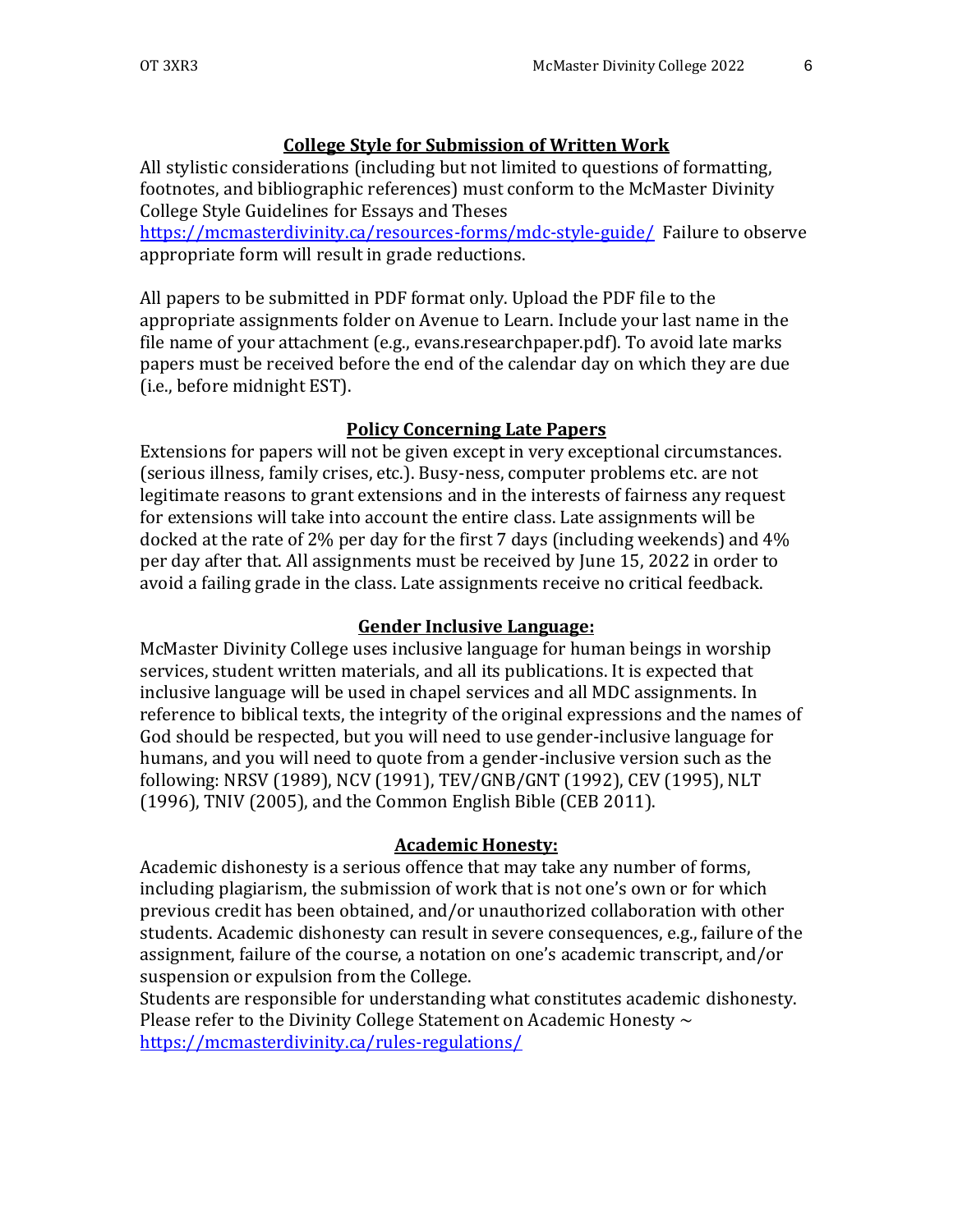| <b>Wk</b>      | <b>Date</b>         | <b>Classroom Experiences</b>                                                   | Content                                                      | <b>Discussion</b>                                                                  |  |
|----------------|---------------------|--------------------------------------------------------------------------------|--------------------------------------------------------------|------------------------------------------------------------------------------------|--|
|                |                     |                                                                                |                                                              | <b>Topics</b>                                                                      |  |
| $\mathbf{1}$   | May 2-17            | May 3 - Zoom Meeting: 1:00-                                                    | Intro to the Course:                                         |                                                                                    |  |
|                |                     | 2:50pm EST                                                                     | OT as Scripture 101                                          |                                                                                    |  |
| $\overline{2}$ | May 8-14            | Avenue to Learn<br>asynchronous discussions of<br>readings and lecture video   | Torah: Understanding<br>Israel's Law & Covenant<br>for today | Misogynist laws?<br>Inhumane<br>punishments!<br><b>Sacred Promises</b>             |  |
| 3              | May $15-$<br>May 21 | x Avenue to Learn<br>asynchronous discussions of<br>readings and lecture video | <b>Prophets: Providing</b><br>Perspective and Purpose        | Tall Tales?<br>Violent Battles!<br>God's Kingdom                                   |  |
| $\overline{4}$ | May 22-28           | Avenue to Learn<br>asynchronous discussions of<br>readings and lecture video   | Prophets: Predicting,<br>Pronouncing & Resisting             | Difficult<br>Prophecies?<br>Not about Jesus?<br>All about Jesus!                   |  |
| $\overline{5}$ | May 29-<br>June 3   | May 31 - Zoom Meeting: 1:00-<br>$2:50pm$ EST                                   | Writings: Worship,<br>Wisdom & Real Life                     | <b>Cursing Enemies?</b><br><b>Prosperity Gospel?</b><br>Pessimistic<br>Scriptures? |  |

# **Class Schedule**

**Disclaimer**: This syllabus is the property of the instructor and is prepared with currently available information. The instructor reserves the right to make changes and revisions up to and including the first day of class.

*Students are advised to retain this syllabus for their records.*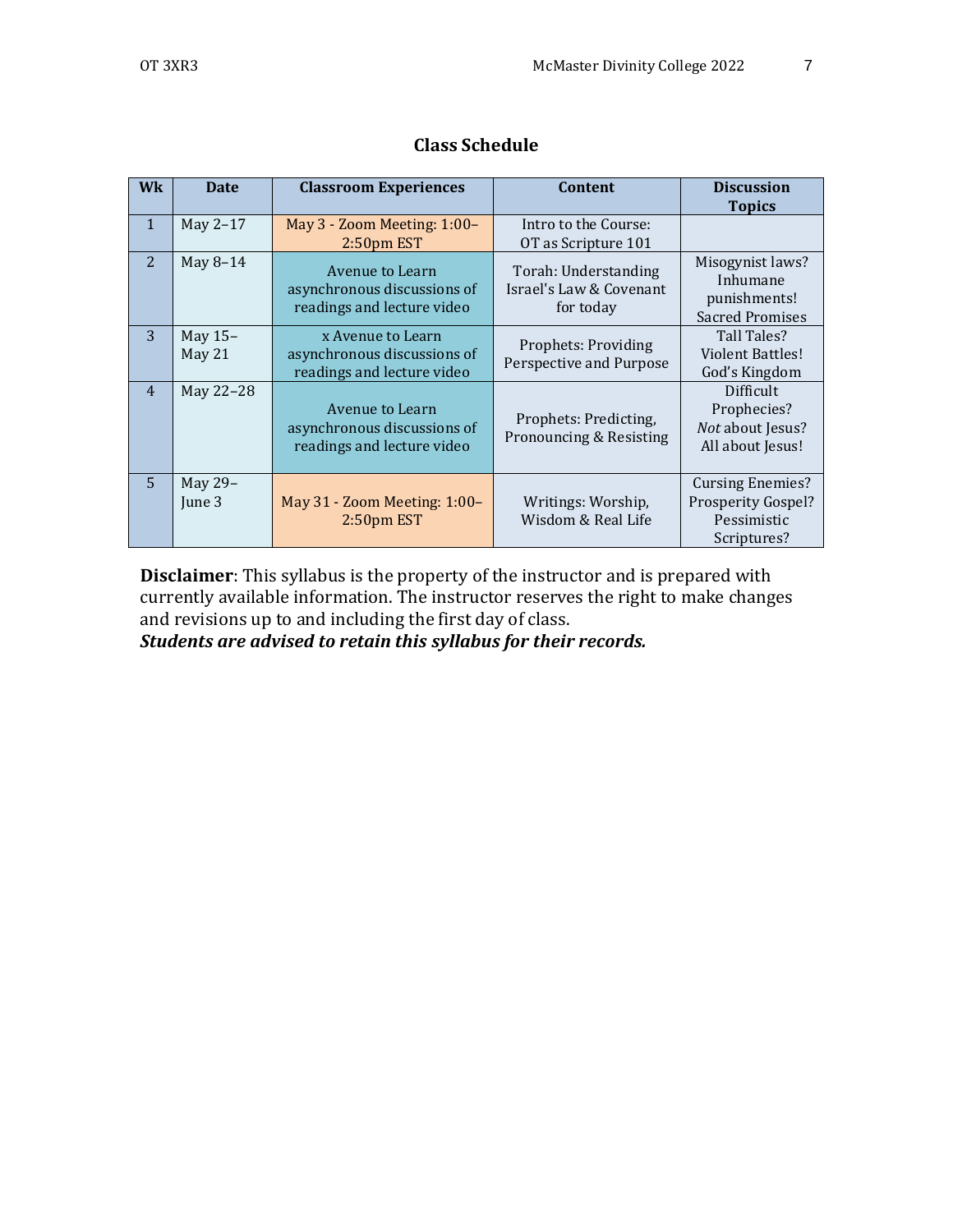# **MAJOR ASSIGNMENT EVALUATION**

**I.** The following items are rated according to this scale:  $1 =$  inadequate;  $2 =$ adequate;

 $3 = \text{good}$ ;  $4 = \text{very good}$ ;  $5 = \text{superior}$ .

| Bibliographic consciousness                   | 1 2 3 4 5 |
|-----------------------------------------------|-----------|
| Range and Use of Sources                      | 1 2 3 4 5 |
| <b>Clarity in Defining Issues</b>             | 1 2 3 4 5 |
| <b>Strength of Argument</b>                   | 1 2 3 4 5 |
| <b>Awareness of Exegetical Issues</b>         | 1 2 3 4 5 |
| <b>Accuracy of Data and Assertions</b>        | 1 2 3 4 5 |
| Analysis / Critical Thinking                  | 1 2 3 4 5 |
| Introduction (Thesis Statement / Clear Issue) | 1 2 3 4 5 |
| Development of Thesis (focus)                 | 1 2 3 4 5 |
| Style (awkward, wordy, repetitive) 1 2 3 4 5  |           |
| Organization/coherence of ideas               | 1 2 3 4 5 |
| Grammar/Spelling                              | 1 2 3 4 5 |
| Neatness/Presentation                         | 1 2 3 4 5 |
|                                               |           |

§ Note: this is a simple evaluation tool to assist in paper assessment. The categories are not weighted equally, and thus are not added together or averaged to calculate your grade.

# **II. The following need attention if so indicated**

| $\Box$ Use inclusive language<br>$\Box$ Write a unified essay           | $\Box$ The paper is too long/too short<br>$\Box$ Edit your paper more thoroughly |
|-------------------------------------------------------------------------|----------------------------------------------------------------------------------|
| $\Box$ Line spacing, Font size, Margins, Page                           | $\Box$ The paper needs balance                                                   |
| numbers etc. need attention<br>$\Box$ Cite primary resources correctly/ | $\Box$ Cite secondary resources correctly/                                       |
| consistently (e.g., 1 Kgs 18:1; etc.)                                   | consistently                                                                     |

III. Comments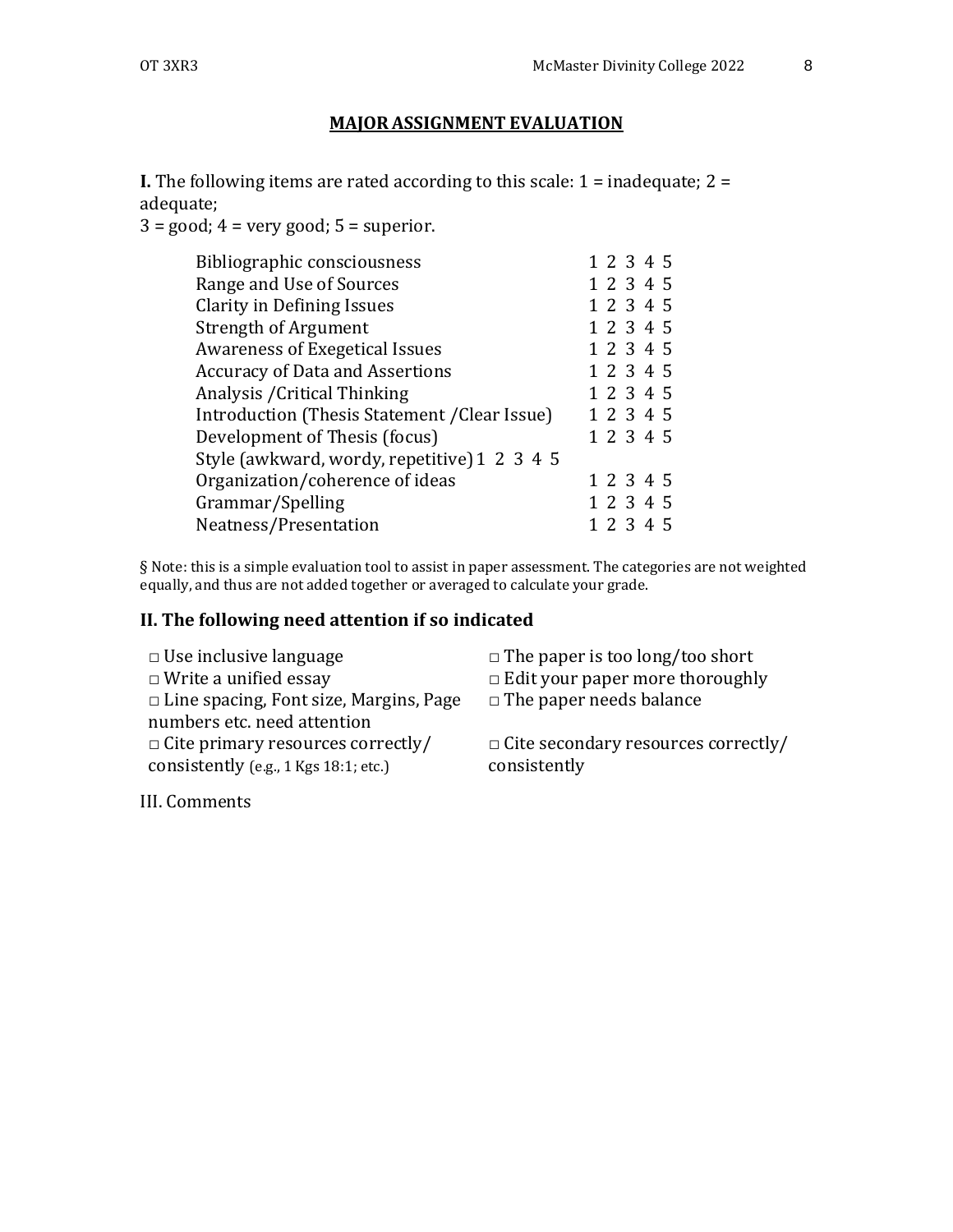#### **Bibliography**

- Alexander, T. D. . *From Paradise to the Promised Land: An Introduction to the Pentateuch.* Grand Rapids: Baker Academic, 2002.
- Bandstra, Barry L. *Reading the Old Testament : an introduction to the Hebrew Bible*. 3rd ed. Belmont, CA: Thomson/Wadsworth, 2004.
- Bruce C. Birch, et al. *A Theological Introduction to the Old Testament*. Nashville: Abingdon Press, 2005.
- Brueggemann, Walter. *Old Testament theology: an introduction*. Library of biblical theology. Nashville, TN: Abingdon Press, 2008.
- Brueggemann, Walter, and Tod Linafelt. *An introduction to the Old Testament: the canon and Christian imagination*. 2nd ed. Louisville, Ky.: Westminster John Knox Press, 2012.
- Carr, David McLain. *An introduction to the Old Testament: sacred texts and imperial contexts of the Hebrew Bible*. Chichester, West Sussex, U.K. ; Malden, MA: Wiley-Blackwell, 2010.
- Ceresko, Anthony R. *Introduction to Old Testament wisdom: a spirituality of liberation*. Maryknoll, NY: Orbis Books, 1999.
- Childs, Brevard S. *Introduction to the Old Testament as Scripture*. 1st American ed. Philadelphia: Fortress Press, 1979.
- Coogan, Michael David, and Michael David Coogan. *A brief introduction to the Old Testament : the Hebrew Bible in its context*. New York: Oxford University Press, 2009.
- Driver, S. R. *An Introduction to the Literature of the Old Testament*. International Theological Library Edinburgh: T&T Clark, 1905.
- Eissfeldt, Otto. *The Old Testament, an introduction : including the Apocrypha and Pseudepigrapha, and also the works of similar type from Qumran : the history of the formation of the Old Testament*. Oxford: Blackwell, 1965.
- Haynes, Stephen R., and Steven L. McKenzie. *To each its own meaning: an introduction to biblical criticisms and their application*. 1st ed. Louisville, Ky.: Westminster/John Knox Press, 1993.
- Hess, Richard S. *The Old Testament: a historical, theological, and critical introduction*. Grand Rapids, Michigan: Baker Academic, a division of Baker Publishing Group, 2016.